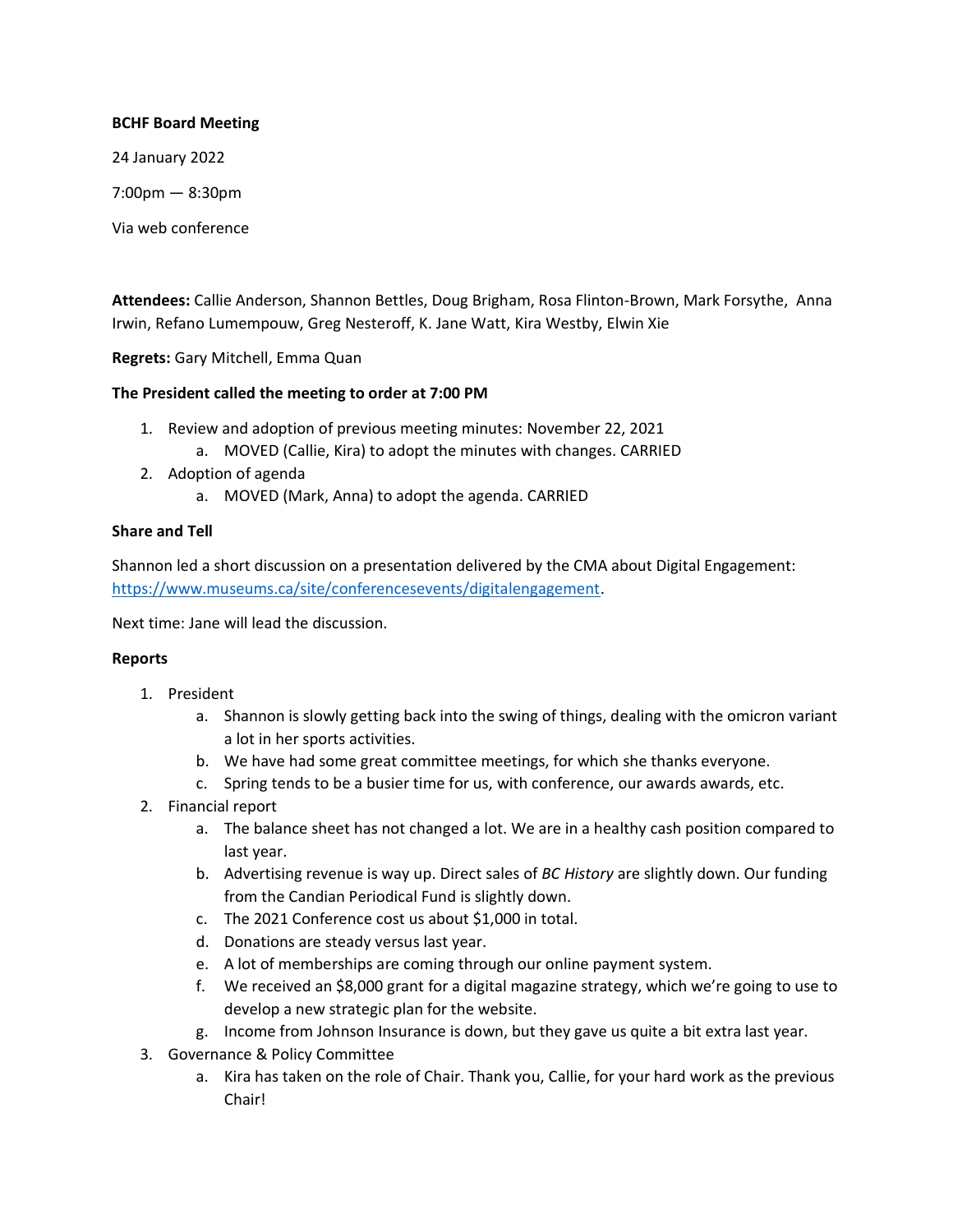- b. We can use our centenary as a way to make sure we're going in the right direction: reviewing membership categories, etc.
- c. Kira will bring this to the Board for the next meeting.
- 4. Membership
	- a. Proposed new members: Vancouver Chinatown Foundation. Proposed new affiliate members: Marikit Brunger, Patricia Carr, Jeanette Galavan, Douglas Haynes, Gary Inkman, Anthony and Kathryn Jenkins, Margaret Johnston, Petronella Kettering, Faythe Lou, Alan Robb, John Sehmer, Terry Tjorhom, Sharon Tward, James Wall.
		- i. MOTION (Callie, Rosa): To approve the new members put forward by the Membership Coordinator. Carried.
		- ii. ACTION: The Membership Coordinator will confirm the appropriate membership category for the Chilliwack Museum and Archives.
	- b. As of 21 January, about one third of the societies have not renewed their memberships, which is an improvement over last year at this time when nearly one half had not renewed.
	- c. There are 29 societies that have not renewed as of Friday. Last year, Callie phoned over 45 to become acquainted with them, check on their COVID-19 status and to encourage payment. What should she do about the 29 societies this year? Is this a sign of something bigger, such as a reflection of the status of not-for-profits? Should this be part of a larger discussion relating to the vision for the next 100 years?
- 5. Communications Committee
	- a. Greg is busy with his new job and other BCHF work on the magazine and newsletter and is stepping back from website editing.
	- b. We're looking for another person interested in helping write stories and blogs for our website. For now, Shannon and Mark will help create and share content for the website.
	- c. Emma is taking some time off and Shannon will take on posting to Instagram and Twitter.
	- d. The Board discussed priorities for promotion, including announcing the new awards.
	- e. Mark created a press release, which Greg circulated to Black Press. Shannon circulated it to the BCMA listserv.
	- f. Greg noted that the newsletter is low on content this month. Shannon wrote a piece about our 100th anniversary year and we advertised our membership, new awards and save-the-date for the conference.
	- g. Elwin is ready for his next video project. Perhaps we can feature the new Museum of North Vancouver (MONOVA).
	- h. Mark is interested in speaking to the Nikkei Museum.
	- i. Buzz Stats
		- i. November Buzz
			- 1. Delivered: 429 / Opened: Opened: 285 (66%). Top links:
				- a. Lost Kootenays interview = 22
				- b. Salmo Hotel sale = 17
				- c. Archived newsletter = 12
		- ii. December Buzz
			- 1. Delivered: 426 / Opened: 305 (72%). Top links: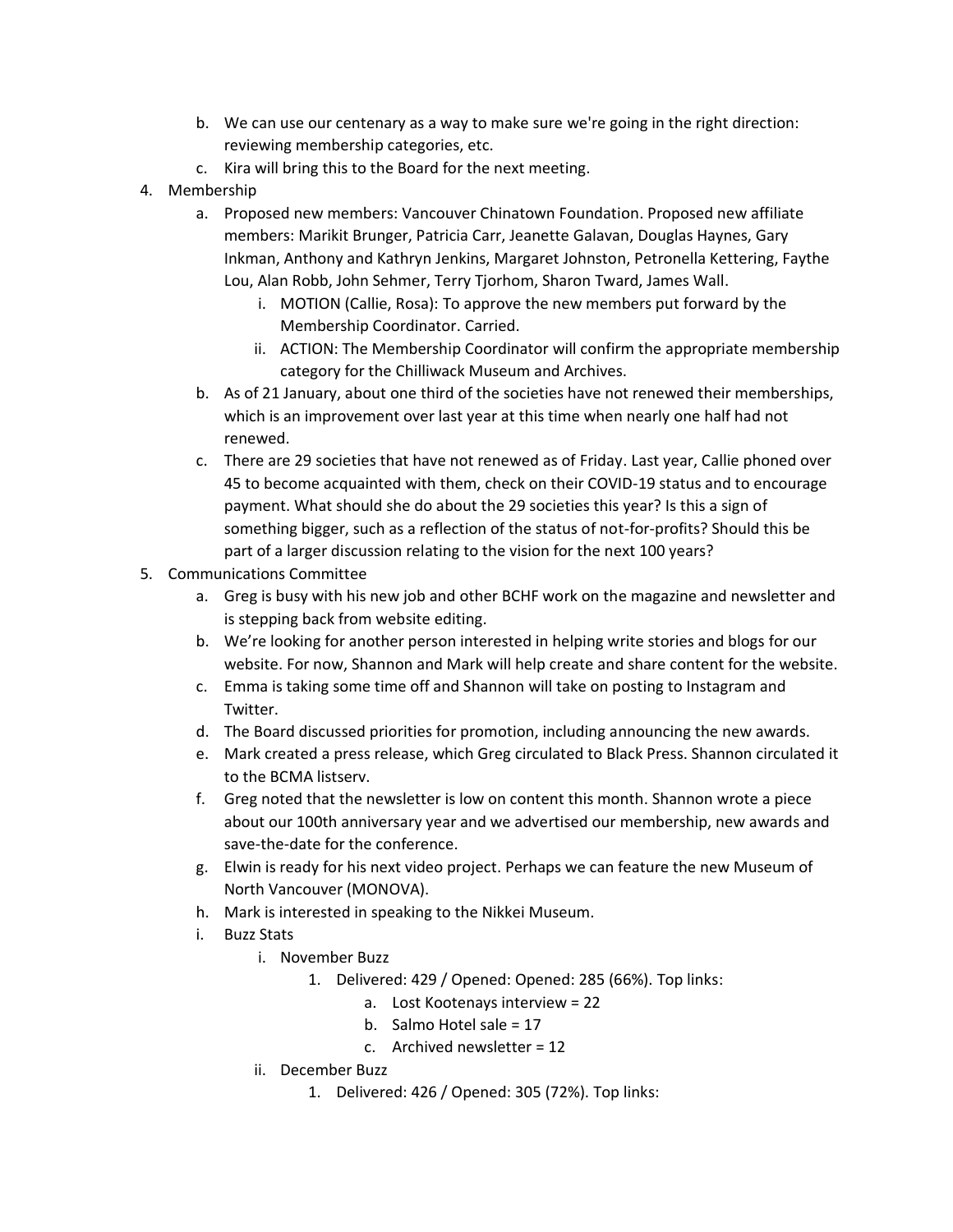- a. Powell River considers name change = 20
- b. Winter issue of BC History = 14
- c. Ron Welwood obit  $= 11$
- d. Crawford Bay church sold =  $11$
- e. Lost Kootenays Part 2 = 10
- 1. Magazine Committee
	- a. The winter issue has gone out. There has been a large time gap between print and electronic release dates due to shortages of supplies, deliveries, etc.
	- b. Spring 2022 issue: We will be talking about the big picture issues in history for our birthday issue.
- 2. Awards & CLF Committee
	- a. We are starting to see submissions trickle in. Thanks to the Communications Committee for help getting the message out. We saw an immediate up-tick.
	- b. The Committee will break into smaller groups to review submissions.
- 3. Conference Committee
	- a. The dates for the conference are June 2-5, 2022.
	- b. Anna is working on a poster for the conference.
	- c. The theme is 'Memory' and conference organizers are compiling a list of potential speakers right now. Board members with ideas for speakers are encouraged to let the committee know (Shannon, Maurice, Doug, Anna).
	- d. The committee meets next Monday and will pick up the pace. Our next steps are to confirm speakers, set up registration, and to promote the event.

### **Correspondence Received**

Shannon and Anna recused themselves from the discussion. Rosa assumed the chair.

Board members discussed correspondence received from John Lutz and Gary Mitchell.

#### **New Business**

Shannon resumed the chair.

- 1. Strategy / Needs for Digital Innovation funding of new website
	- a. Thinking about the website and the magazine within the same grant funding.
	- b. How do we understand the value of our products?
	- c. Can we support and enhance the entire network?
- 2. Trends for Gathering and New Learning / Thinking
	- a. Jane will share the 22 Trends from a recent Personify webinar.
- 3. UBC students
	- a. We will find out next week how many students we have.
	- b. Board members are encouraged to volunteer to work with our students.
- 4. Upcoming board vacancies
	- a. Board members are encouraged to think about continuing after the AGM.
	- b. Please let Jane and Shannon know what your plans are and whether you know someone who could join.
- 5. 100th anniversary logo